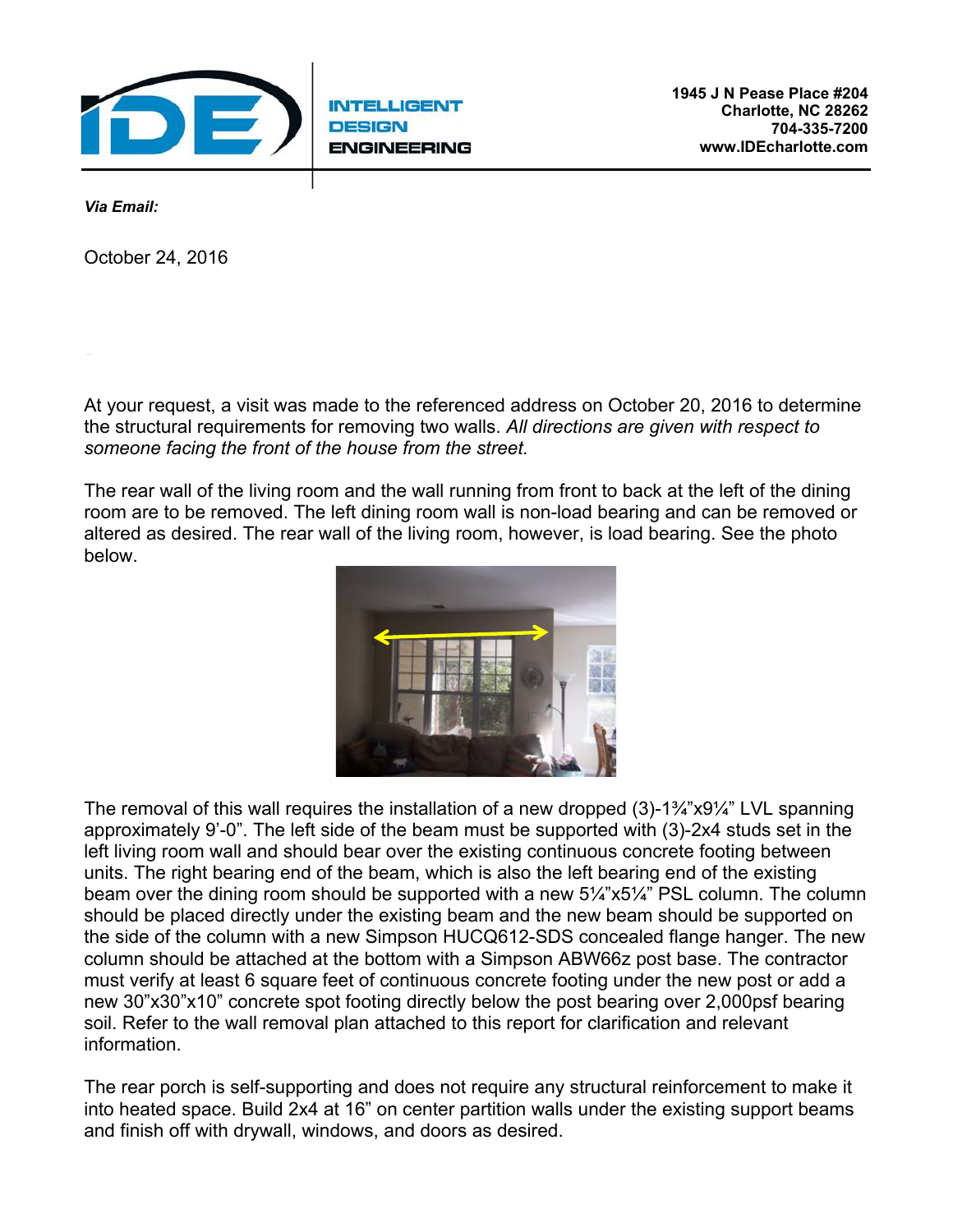The inspection covers only those systems and components expressly and specifically identified in this report. Any area of view concealed or inaccessible is excluded from this inspection. The inspection does not include any destructive testing or dismantling. It is agreed that the Inspection Report does not constitute a warranty of adequacy, performance or condition of any structure, item or system. The inspection and the Inspection Report are prepared for the sole, confidential and exclusive use of the Client. Should you have any questions regarding this report, please feel free to call.

Sincerely,

Patric King, E.I.T.

Reviewed by:

Michael P. Gervais, P.E. SC License # 23096 Corporate License # C-3118

ENCL: Wall Removal Plan



 **October 24, 2016**